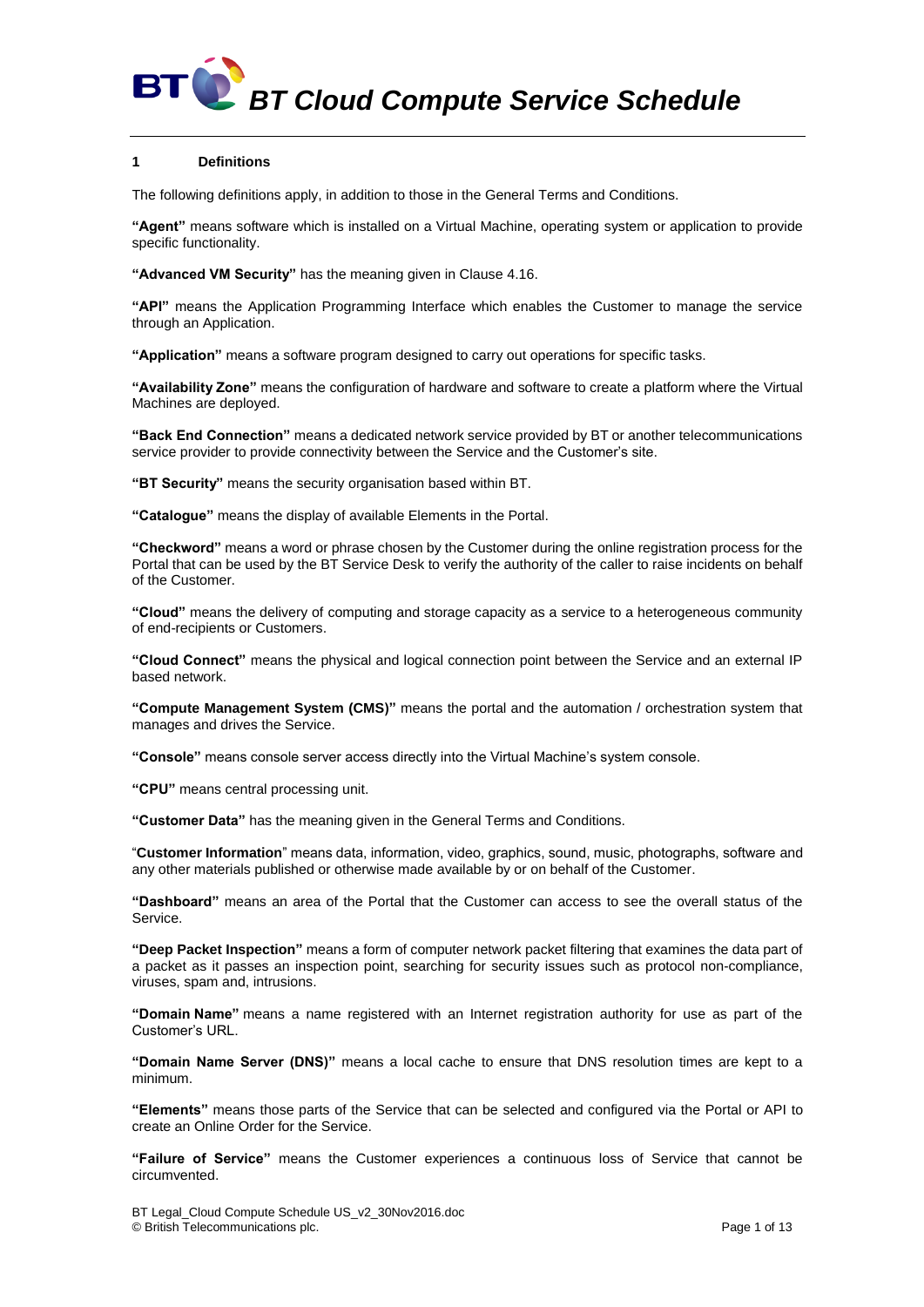

**"Featured Templates"** means pre-defined operating systems created by BT to be used with a specific Hypervisor.

**"Firewall"** means a device or software service that is designed to block unauthorised access, whilst allowing authorised access, to the Service.

**"Hypervisor"** means the software that provides the capability to deliver Virtual Machines.

**"Incident"** means an incident which is not part of the standard operation of a Service and which causes, or may cause, an interruption to, or a reduction in the quality of that Service.

**"Incident Repair Service"** means the service set out in Clause [16.2](#page-7-0) of this Schedule.

**"IP"** means Internet protocol, a protocol that was designed to interconnect networks and is part of a suite of protocols known as TCP/IP, where "TCP" means transmission control protocol, a reliable connection-based protocol.

**"Isolated Network"** means a virtual network that can be attached to a cloud server. It keeps a cloud server separate from other networks or the internet, or both.

**"ISO"** means the International Organization for Standardization.

**"Load Balancing"** means the load balancing of incoming Internet requests between all Virtual Machine in a group, on a least connection, round robin or source IP basis.

**"MPLS"** means multi-protocol labelling switching, a virtual private network service which can be purchased from BT.

"**Month**" means a calendar month.

**"My Templates"** means a Template that has been created for a single User account.

**"Network Time Protocol (NTP)"** means a feature that enables the Customer to synchronise its servers with the central network Internet time.

**"Online Order**" means a Customer request for the Service. The Online Order is only available online via the Portal or API, in accordance with the process outlined in Clause [3.](#page-2-0)

**"Operating System"** means a set of software that manages computer hardware resources and provides common services for computer programs.

**"Planned Maintenance"** means any work that is planned in advance to be carried out by BT or on its behalf that causes the Service to be suspended.

**"Portal"** means the Compute Management System and the graphical user interfaces of the individual services made available via the Compute Management System.

**"RAM"** means the virtualised memory available to a Virtual Machine.

**"Service"** has the meaning given in Claus[e 2.1.](#page-2-1)

**"Service Desk"** means the facility provided by BT to handle enquiries and administration for the Service.

**"Service Level**" means the level of Service which is applicable to the Service, as set out in Clause [26.](#page-11-0)

**"Service Operational Data**" means all personal data provided by the Customer to BT which is operationally required for BT in order to contact the Customer for the provision of the Services and/or Products such as email addresses, contact names, site addresses, telephone and fax numbers.

**"Shared MPLS Network"** means a service where bandwidth is shared amongst customers so it depends on the traffic at any given time as to how much bandwidth a particular customer will get.

**"Snap Shot (Backup)"** means a copy of Customer Data in the Storage environments at a point in time.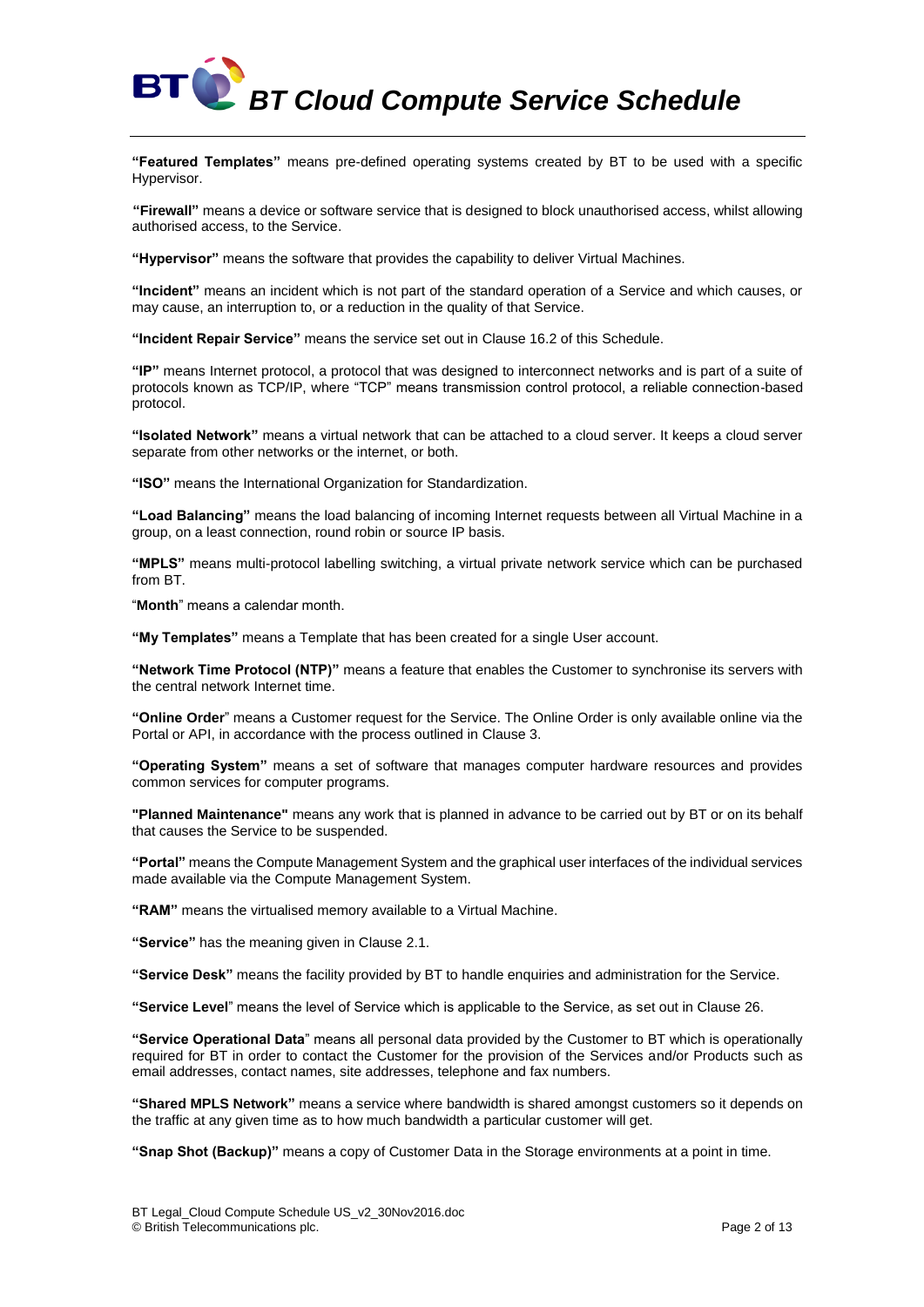

**"Stateful Firewall"** means a firewall that keeps track of the state of network connections travelling across it. It allows the Customer to restrict access to the VM only to the necessary ports, protocols and IP addresses for the correct functioning of the server and application, reducing the risk of unauthorised access.

**"Storage"** means storage for recording and storing information and data.

**"System Administrator"** means a person named by the Customer to be the Customer's point of contact with BT for matters relating to the management of the Service.

**"Template"** means a reusable configuration for Virtual Machines.

**"Utility Rate Card"** means information available via the Portal that shows the Charges for the Elements of the service on an hourly basis.

"**URL**" means Uniform Resource Locator, which is the full address for the Customer's website.

**"User ID"** means the identification number provided to the Customer by BT for the purposes of security in the provision of the Service.

**"Virtual Machine (VM)"** means a self-contained operating system that functions as a separate server.

**"Virus Pattern Files"** means a computer file used to help capture viruses, often working in tandem with a larger antivirus program.

**"VM Snapshot"** has the meaning given in Clause [4.15.](#page-5-1)

#### **2 Service Summary**

<span id="page-2-1"></span>2.1 BT Cloud Compute is a Cloud based service providing the Customer with a self-service capability to browse, select, provision, and manage virtual infrastructure including a Virtual Machine, network, Storage and security ("Service").

## <span id="page-2-0"></span>**3 Service Components**

- 3.1 The Service comprises access to a Portal (including a catalogue to select the Elements of the virtualised infrastructure) and Availability Zones in which to deploy the Virtual Machine.
- 3.2 The Availability Zone is the platform where the Customer's Online Order is deployed. Once the Customer selects the Elements they will be automatically provisioned within the Customer's chosen Availability Zone.
- 3.3 Elements within the Catalogue show the options available to the Customer when completing the Online Order. As the Service evolves and the number of Availability Zones increases, the number, type and detailed specifications of the Elements will vary and may be updated by BT.
- 3.4 The Customer may subsequently add to and/or remove any Elements it has ordered via the Portal, using the Online Order.
- 3.5 The Portal will show the up-to-date list of available Elements and Availability Zones. The Portal will show the prevailing Charges for Elements.

#### **4 Service Elements**

The following Elements may be available within an Availability Zone. In some cases multiple Elements may be available within the same Availability Zone:

#### 4.1 **Firewall per Isolated Network**

- 4.1.1 The Customer may:
	- (a) add, delete and/or change access control lists,
	- (b) add, delete and/or change port forwarding rules and
	- (c) add, delete and/or change virtual private networks access (VPN)

BT Legal\_Cloud Compute Schedule US\_v2\_30Nov2016.doc © British Telecommunications plc. Page 3 of 13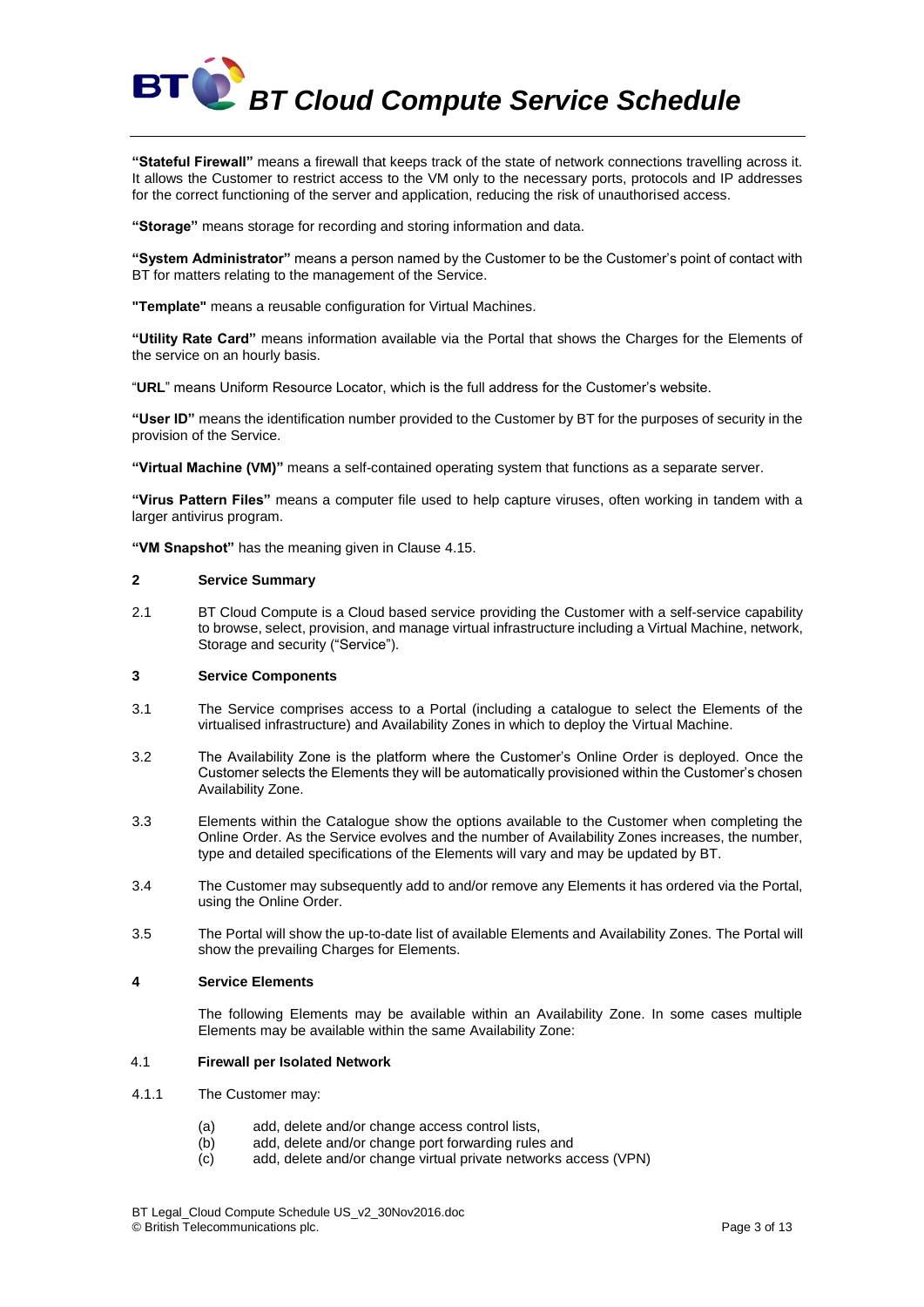

## 4.2 **Network**

- 4.2.1 The standard network service used by BT to deliver data to and from the Service is the Internet.
- 4.2.2 The Customer may order additional BT (or other licensed operators) networks but these need to be ordered separately from the Service and are subject to separate conditions and Charges. Additionally, a Cloud Connect service as set out in Claus[e 6](#page-6-0) will be required and should be ordered through the Portal.

#### 4.3 **Internet**

- 4.3.1 All Internet service usage (data in and out) is charged at the Utility Rate Card which is displayed in the Portal. Internet service usage Charges are charged for data usage in and out of the Service. Data transfer speeds may vary.
- 4.3.2 The Customer acknowledges that:
	- (a) the Internet is independent of the Service and BT has no responsibility for provision of the Internet; and
	- (b) use of the Internet is solely at the Customer's risk and subject to all applicable laws. BT has no responsibility for any information, software, services or other materials obtained, downloaded, shared and transmitted by the Customer using the Internet.

## 4.4 **Load Balancing**

- 4.4.1 The Service supports creation of a load balanced groups of Virtual Machines with the choice of the following load balance options:
	- (a) Round Robin
	- (b) Least Connection
	- (c) Source IP
- 4.4.2 Load balancing is performed at the public IP Address level and therefore all Virtual Machines will share the same IP address. Additional Virtual Machines outside of the load balancing group are subject to additional public IP Addresses (which must be ordered separately) and any additional applicable Charges.

## 4.5 **IP Addresses**

- 4.5.1 A single public IP address is deployed per Online Order for those Elements that require public IP addressing. Following deployment the Customer may request additional IP Addresses which will be subject to a separate Order and additional Charges.
- 4.5.2 IP addresses allocated to the Customer are only for use in connection with the Service. All title and rights in those IP addresses, including the right to recover or change such IP addresses, belong to BT or its applicable suppliers and BT cannot transfer any title or rights in any IP address to the Customer. The Customer cannot sell or agree to transfer them to anyone else. On the termination of the Agreement or the Service, for any reason, the Customer must immediately cease using the IP addresses.

## 4.6 **Virtual Machine**

- 4.6.1 The Service enables the Customer to self-provision their virtual infrastructure through the use of the Portal or an API. Using the Portal, the Customer selects the Elements it requires in order to provision the Virtual Machine. The Catalogue specifies the Elements that are available to create the Virtual Machine. The following standard Elements are available in order to create a Virtual Machine:-
	- (a) Operating System via a Template or ISO;
	- (b) Compute components vCPUs, vRAM, C drive / root storage etc.;
	- (c) Additional storage;
	- (d) Affinity rules;
	- (e) Network.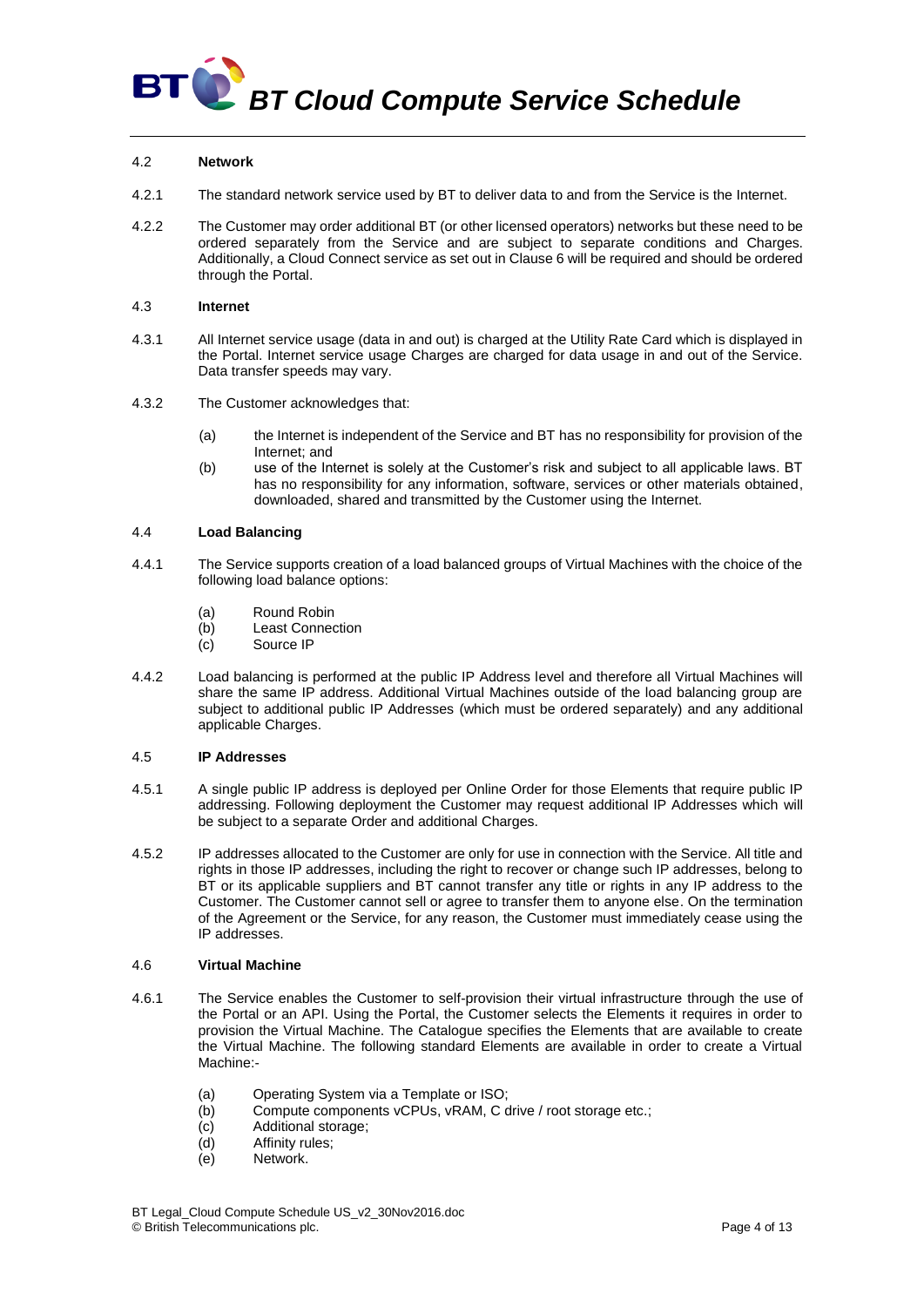

4.6.2 Other Elements are available after the Virtual Machine has been created.

## 4.7 **Hypervisor**

4.7.1 The Service can support a number of different Hypervisors. The Hypervisor which is used will depend on the Availability Zone selected by the Customer. The Hypervisor provides the capability to deliver a Virtual Machine.

## 4.8 **Operating System**

4.8.1 In order to build the Service the Customer must first select the Operating System for the Virtual Machine being created. The Operating Systems are presented to the Customer as templates. The choices available are dependent upon the Catalogue and are defined as "Featured Templates", "My Templates", and "ISOs" (ISO Images). With the exception of Microsoft Operating Systems, the Customer is required (where appropriate) to provide a valid license key, obtained from the software vendor or software vendors representative. Featured Templates represent pre-defined Operating Systems created by BT and vary dependent upon Hypervisor compatibility. The choice of Operating Systems will be displayed for the Customer to select.

## 4.9 **My Templates**

4.9.1 "My Templates" are templates that have previously been created or uploaded by the Customer and saved. They may have been originally created as "Feature Templates" and then saved by the Customer or previously created by the Customer by uploading their own template or directly from an ISO image.

## 4.10 **ISO Images**

4.10.1 Where a particular Operating System is not shown within Featured Templates but required by the Customer, the Customer can create one from an ISO image.

## 4.11 **Virtual Machine Type**

4.11.1 The Customer will select a Virtual Machine from the Virtual Machine attributes displayed within the Catalogue. A build consists of a number of processors, amount of RAM, C: drive / root storage. To increase or decrease the size of the Virtual Machine (in terms of CPU and RAM), the Customer must either build a new Virtual Machine or modify the current Virtual Machine via a separate Online Order. This process is simplified as the existing server can be copied and either saved as a Template or reinstalled on to a larger (or smaller) Virtual Machine as required.

## 4.12 **Storage (C: / root)**

- 4.12.1 The Virtual Machine will include storage allocation, a C:/ root drive where the Operating System will reside.
- 4.12.2 Additional Storage may be added in the form of additional drives. A number of different size drives are made available with an option for a Customer defined disk. Additional disks can be added and are subject to a separate Online Order and additional Charges

## 4.13 **Common Services**

4.13.1 If required, BT can supply Domain Name Server (DNS) for DNS lookup only and Network Time Protocol (NTP). These items are included in the Charges for the Service.

## 4.14 **Snap Shot (Backup)**

- 4.14.1 Snap Shots provide back up for the Service. The Customer may take a point in time "copy" of the VM disk volumes.
- 4.14.2 Snap Shots are defined per Virtual Machine disk volume and can be manually initiated or scheduled as required by the Customer. The Customer may define how often and when a Snap Shot is taken or instantly take a Snap Shot when required.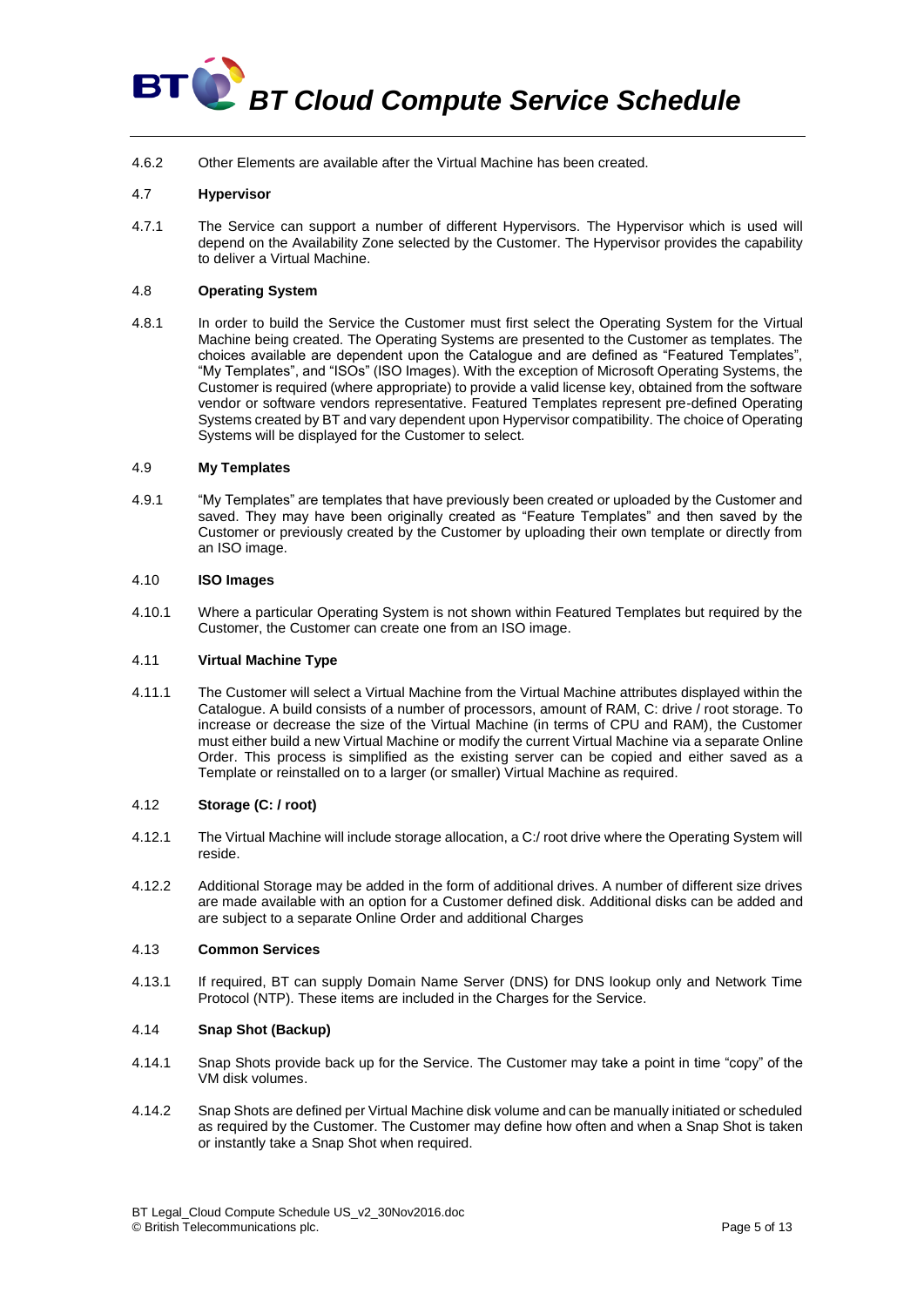- 4.14.3 Each Snap Shot is a copy of the disk volume stored within the same data centre environment as the original Customer Data.
- 4.14.4 Snap Shots will be listed within the same area as the requests and can be restored by selecting the desired snap and selecting restore.
- 4.14.5 The number of Snap Shots held within the system is set based on the schedule chosen for those Snap Shots. When the maximum number is reached as defined by the schedule then the Snap Shots are deleted based on a first in first out basis. If a manual Snap Shot is taken not using the schedule then this Snap Shot will be held until the Customer deletes it or the Service is terminated.

## <span id="page-5-1"></span>4.15 **VM Snap Shot**

- 4.15.1 A VM Snap Shot will record the state and data of a VM at a particular point in time, so the same state can be returned to repeatedly if required. The VM Snap Shot is not a copy of the VM's disk volume but a change log file from the moment in time when the VM Snap Shot was taken.
- 4.15.2 The Customer
	- (a) may take a Snap Shot of a VM at any time and revert to that Snap Shot at any time.
	- (b) may take a maximum of three (3) VM Snap Shots per VM;
	- (c) will delete a VM Snap Shot before a new one may be taken, once the maximum number is reached;
	- (d) will not use a VM Snap Shot as a backup service; and
	- (e) will remove a VM Snap Shot when it is no longer required in order to minimise its effect on the performance of the VM.

## <span id="page-5-0"></span>4.16 **Advanced VM Security**

- 4.16.1 Advanced VM Security is an optional service that provides protection for individual VMs against Internet security threats.
- 4.16.2 The Customer will install Agents on their VMs in order to use Advanced VM Security.
- 4.16.3 The Customer may select and configure Advanced VM Security modules using the Portal.
- 4.16.4 Advanced VM Security includes the following modules:
	- (a) Anti-malware: protects VMs against viruses and other malware;
	- (b) Web reputation service; protects users and applications by blocking access to malicious URLs;
	- (c) File and system integrity monitoring for compliance; helps to detect unauthorised, unexpected and suspicious changes to files, directories, registry keys and values;
	- (d) Intrusion detection and protection; enables Deep Packet Inspection to provide protection against the exploitation of network security vulnerabilities;
	- (e) Stateful Firewall; allows the Customer to restrict access to the VM only to the necessary ports, protocols and IP addresses for the correct functioning of the server and application, reducing the risk of unauthorised access; and
	- (f) Log inspection; enables the Customer to identify and report important security events.
- 4.16.5 Advanced VM Security provides the Customer with access to security monitoring information and reports depending on the modules that have been selected in the Order.
- 4.16.6 Advanced VM Security provides continuous and automatic updating of Virus Pattern Files to protect against Internet security threats.
- 4.16.7 The Customer is responsible for the correct configuration of the Advanced VM Security modules
- 4.16.8 Advanced VM Security is provided on a pay as you go basis.
- 4.16.9 BT may directly or through its supplier, take reasonable steps to prevent unauthorised access to, or use of, the Service.
- 4.16.10 The Customer will regularly backup their data and computer systems on separate media.
- <span id="page-5-2"></span>4.16.11 The Customer will not

BT Legal\_Cloud Compute Schedule US\_v2\_30Nov2016.doc © British Telecommunications plc. Page 6 of 13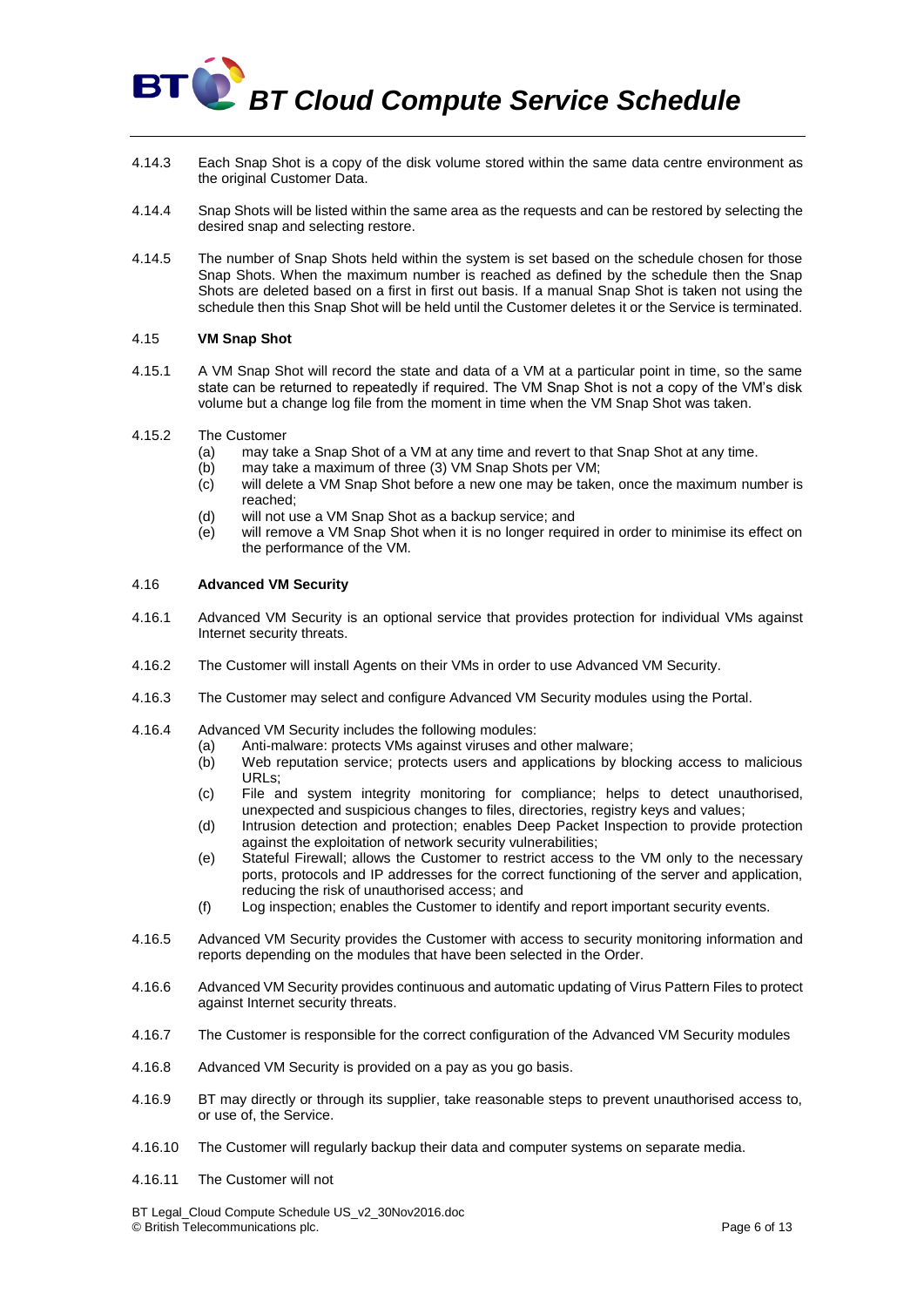- (a) transfer or sub-licence the Advanced VM Security service, including any embedded Software or related documentation to another person or entity;
- (b) rent, lease, loan, auction, or resell the Advanced VM Security service, any embedded software and related documentation;
- (c) use Advanced VM Security service or any embedded software to provide services to third parties; and
- (d) use the service other than as specifically described in and in accordance with the accompanied documentation that comes with the service or authorise others to do any of the actions set out in this Clause [4.16.11.](#page-5-2)
- 4.16.12 The Customer acknowledges that:
	- (a) shrink-wrap, click-wrap, or other terms and conditions or agreements ("Additional Terms") provided with the Software will not be binding on BT, its supplier or the Customer, even if use of the Software requires an "acceptance" of those Additional Terms before access is permitted.
	- (b) The Advanced VM Security service is neither designed nor intended for use in:
		- (i) the design, construction, operation or maintenance of any nuclear facility;
		- (ii) aircraft navigation, communications, or operating systems;
		- (iii) air traffic control systems;
		- (iv) operating life-support or life critical medical equipment; or
		- (v) any other equipment or systems in which the circumvention or failure of Advanced VM Security service could lead or contribute to death, personal injury, or physical property or environmental damage.

BT disclaims and excludes any rights set out in the licence terms, as well as any express or implied warranty of fitness, for such uses.

- (c) BT's supplier may
	- (i) use uploaded data from the embedded software to improve its products and services;
	- (ii) share data that has been identified as malicious or unwanted content with their affiliates and security partners; or
	- (iii) use and disclose uploaded data for analysis or reporting purposes only if any such use, sharing or disclosure does not identify the Customer or include any information that can be used to identify any individual person.
- (d) BT's supplier will not have any direct liability to the Customer.
- (e) given the nature and volume of malicious and unwanted electronic content BT does not warrant that the Advanced VM Security is error free or will detect all security or malicious code threats or that use of the Advanced VM Security will keep the Customer's Network or computer systems free from all viruses or other malicious or unwanted content or safe from intrusions or other security breaches.

## **5 Back End Connection**

- 5.1 A Back End Connection is the connection of a WAN service to the Service. The WAN connection can be a physical network connection provided by BT (or another licensed operator) or a connection from another BT platform delivered within the same data centre.
- 5.2 A Back End Connection is not part of the Service and must be ordered separately by the Customer and is subject to separate conditions and Charges. The connectivity between the two (2) services is achieved through Cloud Connect or Cloud On-Net. Additional Charges will apply for Cloud Connect and Cloud On-Net and delivery times for this work are outside the scope of the Service.

## <span id="page-6-0"></span>**6 Cloud Connect**

6.1 Cloud Connect provides the ability to connect the Service to external IP services through the provision of an external connection / port. The external IP service is not part of this Service and needs to be ordered separately and additional Charges will apply.

## **7 Cloud On-Net**

BT Legal\_Cloud Compute Schedule US\_v2\_30Nov2016.doc © British Telecommunications plc. Page 7 of 13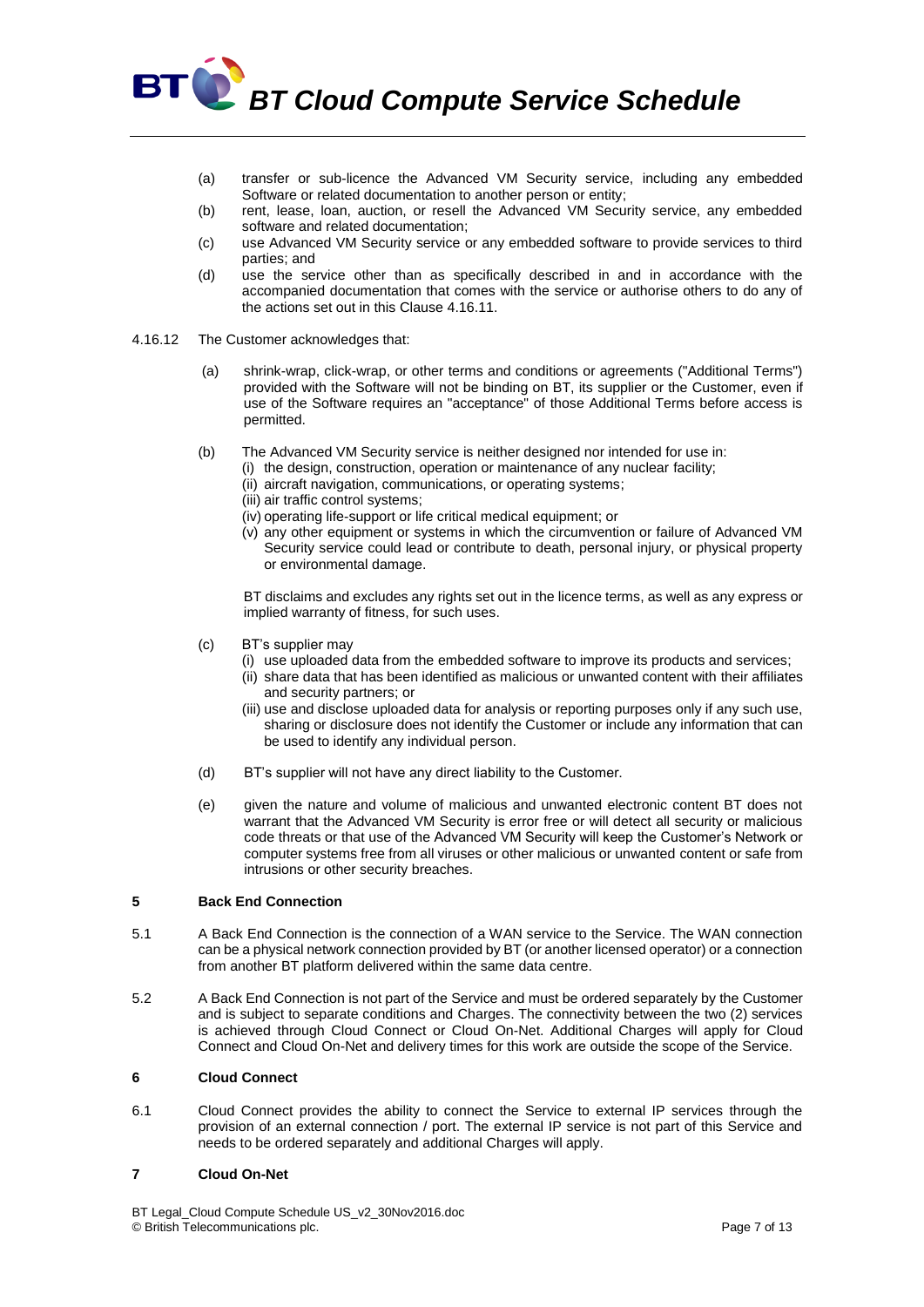7.1 Cloud On-Net consists of connecting a Customer's Shared Network to a Shared MPLS Network.

## **8 Commencement and Term**

- 8.1 The Agreement is effective once the Customer submits an Online Order on the Portal.
- 8.2 The Service will commence on the Operational Service Date.

## **9 Technical Requirements**

9.1 The Customer is required to have Internet access, all computer hardware, software and telecommunications equipment and services necessary to access and use the Service.

#### **10 BT Service Management Boundary (SMB)**

10.1 BT's responsibility for the Service is for the management of the Elements in the combination ordered by the Customer but the Operating System is outside the SMB unless specifically described within the Catalogue. BT will have no responsibility for the Service (including any responsibility to meet any Service Levels) outside the Service Management Boundary.

## **11 Ordering Process**

- 11.1 The Customer is responsible for opening an account with BT to gain access to the Portal to enable online ordering.
- 11.2 On receipt of an Online Order BT will configure the Service as defined by the Customer. Once the Online Order is configured the OSD occurs and the Customer can start using the Service.

#### **12 In Life Management**

12.1 The Portal operates a Dashboard that allows the Customer to see how many Virtual Machines are running, and Storage and networks provisioned.

## **13 Virtual Server Management**

13.1 The Customer may select an individual Virtual Machine and stop, start or restart the Virtual Machine using the Dashboard. The status of the Virtual Machines will be shown on the Dashboard as "running" and "stopped" Virtual Machines. In addition the Customer can gain Console access to each of the individual Virtual Machines and/or create a remote management connection to the Virtual Machine in order to carry out administration functions.

#### **14 Firewall Management**

14.1 In order for the Virtual Machines to be accessible by the Customer over the Internet, the Customer is responsible for ensuring they set up Firewall access list and port forwarding rules.

## **15 Reporting**

15.1 Virtual Machine utilisation reports are provided within the Portal showing the CPU and RAM utilisation of each Virtual Machine.

#### **16 Service Management**

#### 16.1 **Service Desk Support**

16.1.1 BT will provide a Service Desk operating twenty four hours per day, seven days per week, including national, public or bank holidays, which will receive and record Service incident reports from the Customer.

## <span id="page-7-0"></span>16.2 **Incident Repair Service**

16.2.1 If BT detects, or if the Customer reports an Incident to the Service Desk, BT will respond to the Incident without undue delay. BT will perform tests to determine the cause of the Incident, and will notify the System Administrator by telephone or e-mail.

BT Legal\_Cloud Compute Schedule US\_v2\_30Nov2016.doc © British Telecommunications plc. Page 8 of 13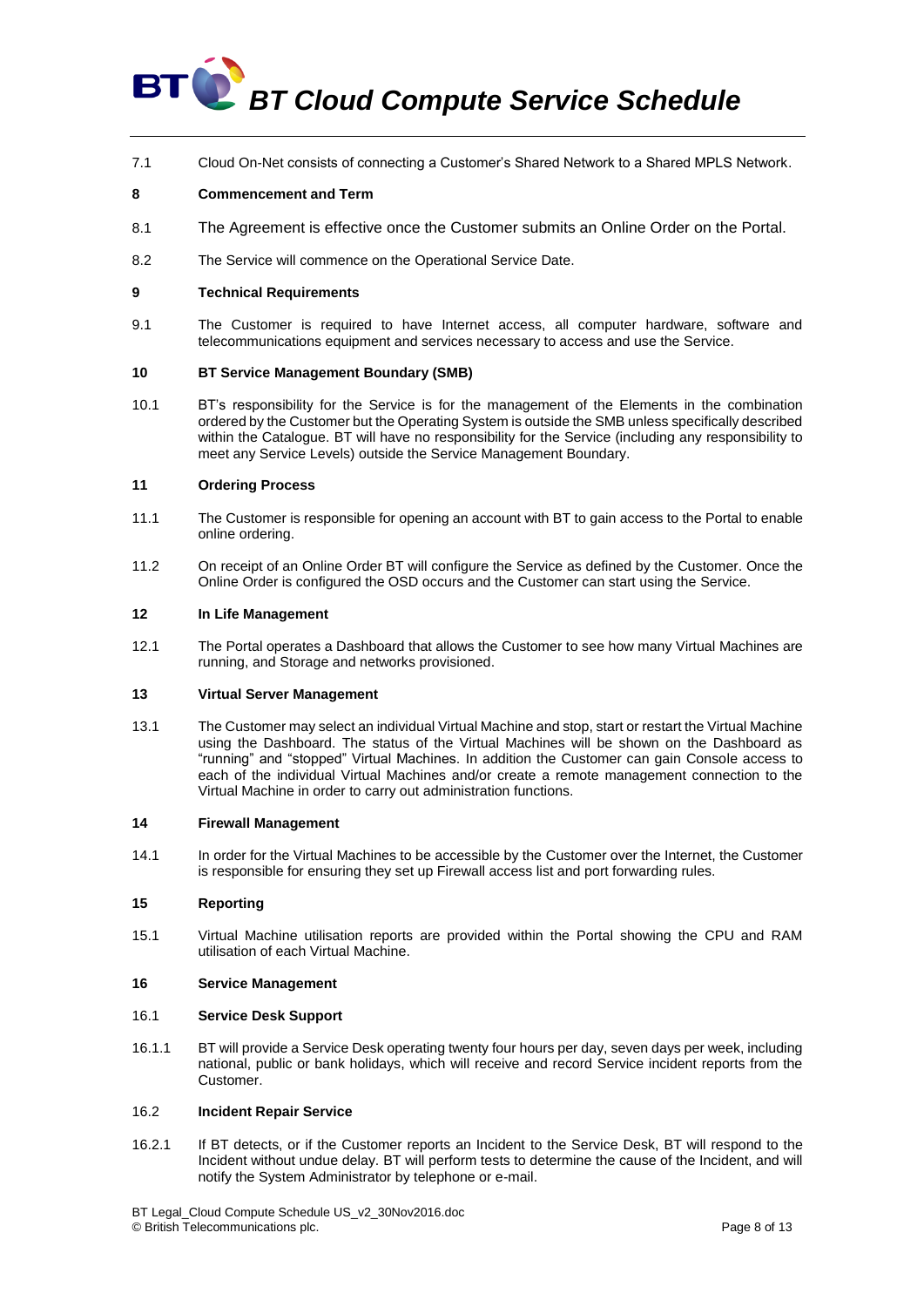

- 16.2.2 The Service Desk will keep the Customer updated at regular intervals until the Incident is resolved.
- 16.2.3 BT will raise additional Charges for work performed and money spent to address incidents resulting from Service failures caused by the Customer on a time and material basis at the prevailing Charges.
- 16.2.4 If the Customer asks BT to perform any additional work this will be subject to prior written agreement between the Parties and additional Charges will apply.

#### **17 Planned Maintenance**

17.1 The Customer acknowledges and accepts that occasionally BT may have to carry out routine or emergency maintenance, updates and other procedures for reasons of health, safety, security or otherwise to protect the Service, and which may cause a disruption to the Service, ("Planned Maintenance"). BT will provide the Customer with as much prior notice as practicable with respect to Planned Maintenance.

#### **18 Service Updates**

18.1 BT may make updates to the Service from time to time provided that such updates do not materially decrease or impair performance of the Service.

#### **19 Security**

- 19.1 The Customer is responsible for the security and proper use of all User IDs, Checkwords and passwords. BT reserves the right to suspend access to the Service at any time if BT has reason to believe that there is, or is likely to be, a breach of security or misuse of the Service. BT will notify the Customer as soon as possible after it has done so.
- 19.2 The Customer must immediately inform BT if there is any reason to believe that a User ID, password, or Checkword allocated by BT has, or is likely to, become known to someone not authorised to use it or is being, or is likely to be, used in an unauthorised way.
- 19.3 BT reserves the right to require the Customer to change any or all of the Checkwords or passwords associated with the Service and used by the Customer in connection with the Service.
- 19.4 The Service is delivered within a secure BT data centre with a security policy for the protection of Site, infrastructure and network. Although BT will use reasonable care and skill in carrying out its obligations under this Agreement in accordance with BT's security policy, it is not possible to guarantee that all instances of fraud, misuse, unwanted or unauthorised activity or access to the Customer's Information will be prevented or detected. Whenever BT becomes aware that security has been compromised, BT will take actions in order to limit any further occurrences of fraud, misuse, unwanted or unauthorised activity or access to the Customer's Information. Nevertheless, BT accepts no liability for any such incidents, or for any loss or damage suffered by the Customer. The Customer shall therefore take responsibility for the security of the Customer Information, Content and application of security policies designed to prevent unwanted or unauthorised activity or access to the Customer's Information.

#### **20 BT's use of Service Operational and Customer Data**

- 20.1 In order for BT to provide and support the Service, BT may use Service Operational Data, (typically name, email address, telephone number and business and/or Site(s) address), of Users within the Customer's organisation or control in order to:
	- (a) process, track and fulfil Online Orders for the Service;
	- (b) deliver and commission the Service,
	- (c) process, track and resolve Incidents with the Service,
	- (d) administer access to the online portals relating to the Service;
	- (e) compile, dispatch and manage the payment of invoices relating to the Service;
	- (f) manage the contract and resolve any disputes relating to it;
	- (g) respond to general queries relating to the Service;
	- (h) provide security and technical support.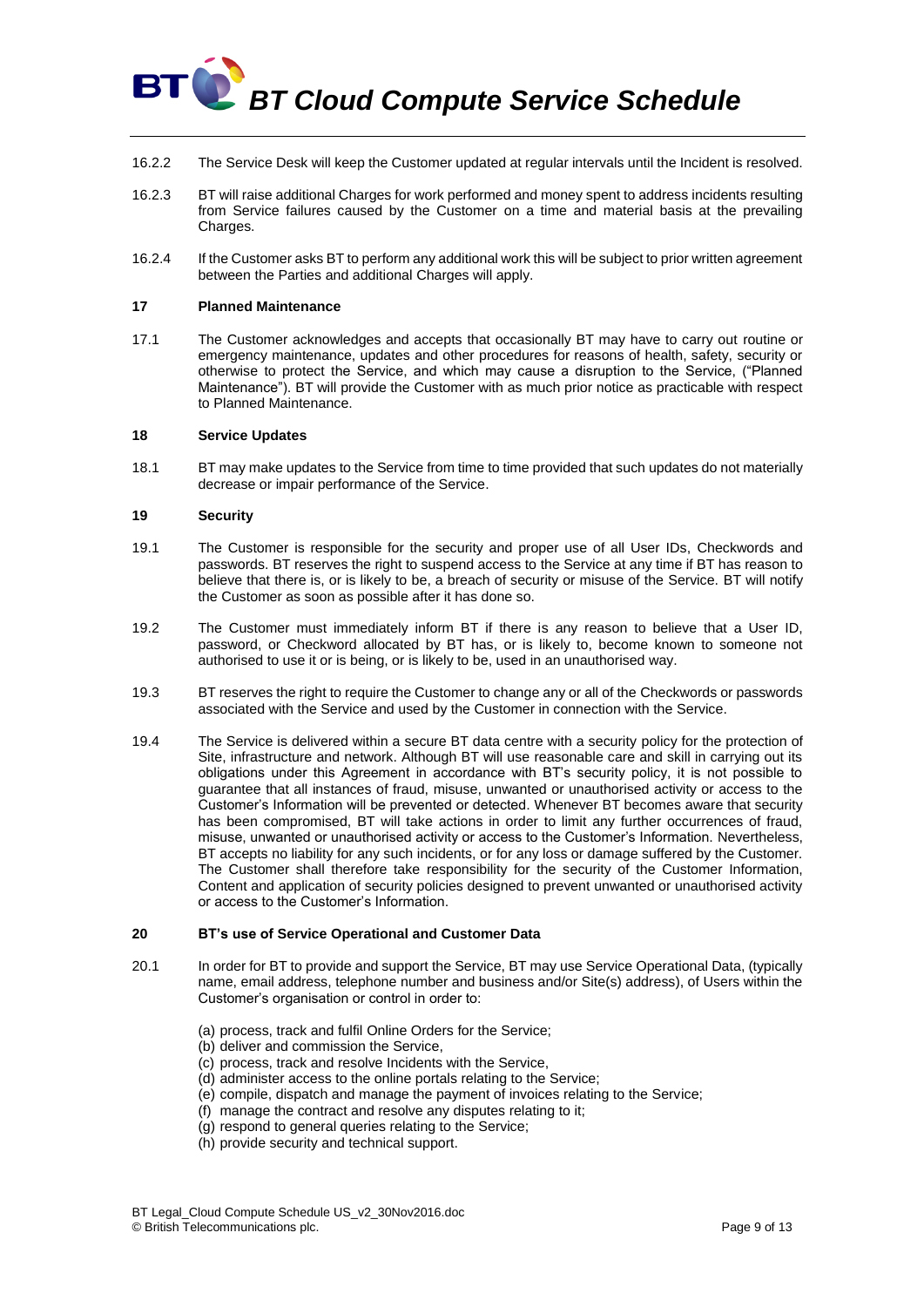

- 20.2 BT may also send the Customer additional information concerning the Service, or related services. This information will typically be sent to the Customer Contact, involved in the procurement or management of the Service.
- 20.3 Any personal Data that may be collected and processed by BT (including payment data) is subject to the BT Privacy Policy set out at [http://www.btplc.com/Privacycentre/index.htm.](http://www.btplc.com/Privacycentre/index.htm)
- 20.4 BT will have no access to the Customer Information stored by the Customer.
- 20.5 The location and access points of the Customer Information are defined by the Customer and as such the Customer needs to ensure compliance with relevant laws and regulations.
- 20.6 BT will not change the country where the Customer Information resides without providing notice to the Customer, unless required to do so in order to comply with applicable laws and regulations.

#### <span id="page-9-0"></span>**21 The Customer's Responsibilities**

- 21.1 The Service does not provide the Customer with any backup software other than that which is provided within the Operating System. If the Customer has ordered the BT Snap Shot Backup Element from the Catalogue BT will provide this Service Element to allow the Customer to backup data. However, the data backed up using this Service Element is entirely the Customer's responsibility and BT does not assume responsibility and/or liability for the quality of such data.
- 21.2 The Customer acknowledges and agrees that use of Snap Shots does not provide complete data protection. If complete data protection is required, the Customer acknowledges and agrees that it is the Customer's responsibility to ensure that it has data replicated or protected through additional means implemented by the Customer separately from the Service.
- 21.3 The Service is provided solely for the Customer's own use including use by Users and the Customer will not assign, resell, reproduce, copy, duplicate, transfer, lease, distribute, display, disclose, trade or otherwise commercially exploit the Service (or any part thereof) for any purpose, or otherwise make the Service available to any third party except Users.
- 21.4 The Customer is solely responsible for any obligation or liability arising out of transactions of any kind entered into between the Customer and any third party accessing or relying on the Service, Customer Information, or third party Information. BT will not be a party to, or in any way responsible for, any transaction between the Customer and any third party.
- 21.5 The Customer is responsible for the creation, design and maintenance of all Customer Information.
- 21.6 The Customer will ensure that the Customer Information and any third party Information does not include any information or material, which could be illegal or could lead to a legal dispute.
- 21.7 The Customer irrevocably and unconditionally agrees to indemnify and keep indemnified and to hold BT, BT Group Companies and their officers, directors and employees harmless against claims, losses, damages, costs, expenses and liability arising from or in connection with:
	- (a) any Customer Information, third party Information or other content or communication sent, provided or stored in connection with the Service;
	- (b) the installation, maintenance or use of any software or other material installed by or on behalf of the Customer;
	- (c) any injury to persons, or damage to the Site or the BT Equipment used for the provision of this Service or other equipment belonging to BT or a third party which is located on the Site, as a result of action taken by or on behalf of the Customer;
	- (d) any actions taken by or on behalf of the Customer with respect to the Firewall; or
	- (e) any breach of confidence or infringement of intellectual property rights.
- 21.8 The Customer is solely responsible for all aspects of Customer Information which are not specifically set out in this Schedule as being BT's responsibility.
- 21.9 The Customer is responsible for providing all computer hardware, software and telecommunications equipment and services necessary to access and use the Service, other than as specified as a BT responsibility in this Schedule.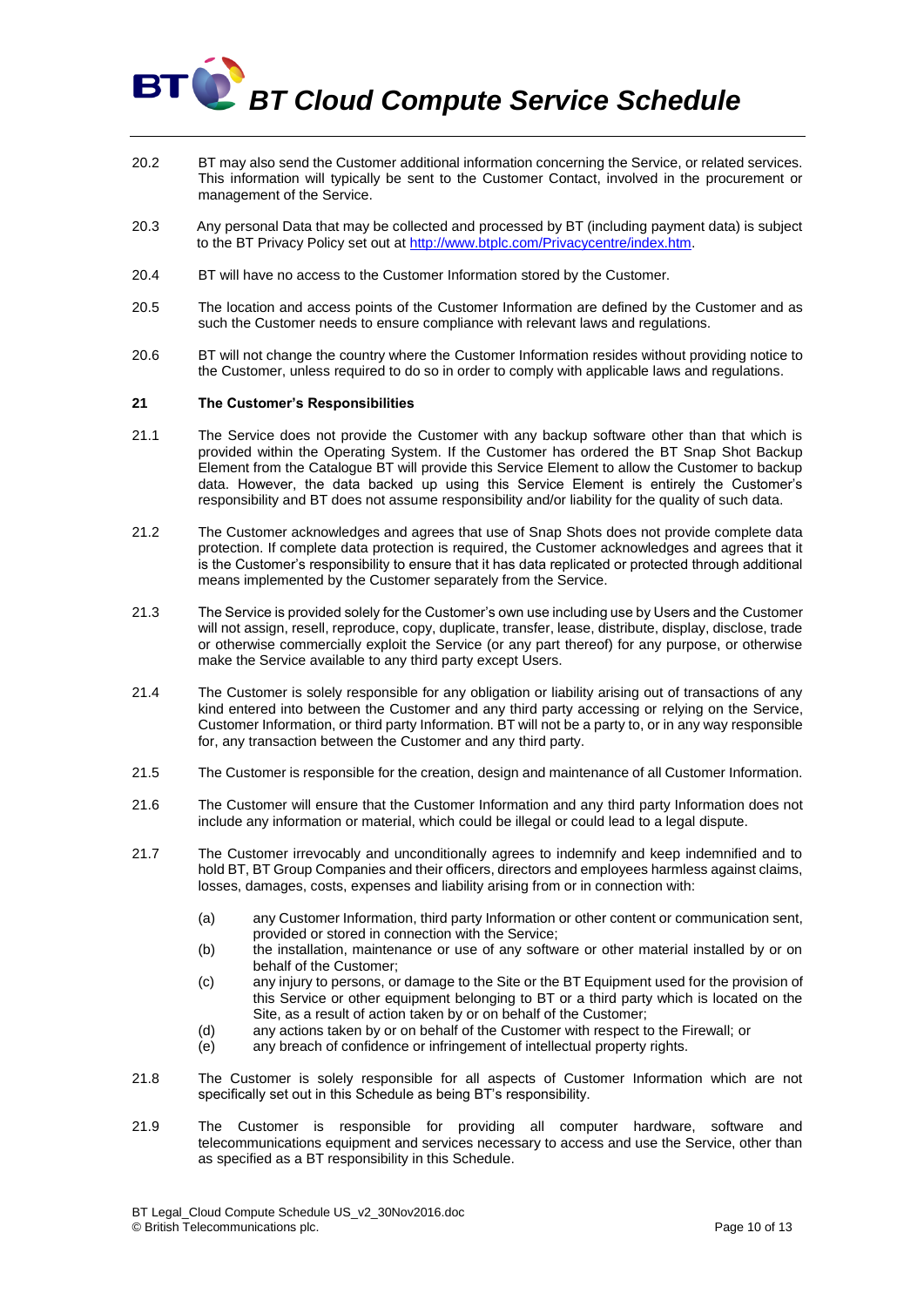

- 21.10 The Customer warrants that it is the owner of any domain name they use within the Service, or that it is duly authorised by the owner of, any trade mark or name that it wishes to use as its Domain Name and use as part of its URL.
- 21.11 The Customer must not use a Domain Name or URL that infringes the rights of any person in a corresponding trade mark or trade name or otherwise.
- 21.12 BT reserves the right to require the Customer to select a replacement Domain Name or URL and may either refuse to provide or may suspend the Service if, in BT's opinion the Domain Name or URL is, or is likely to be, offensive, abusive, defamatory, obscene, illegal or otherwise actionable at law.
- 21.13 The Customer is responsible for ensuring that the System Administrator will report all service repair incidents using the reporting procedures notified to the Customer by BT, and will be available for all subsequent Incident management communications.
- 21.14 The Customer will comply with the provisions of any Software licences provided with or as part of the Service.
- 21.15 The Customer is responsible for ensuring that the System Administrator will report all service repair incidents using the reporting procedures notified to the Customer by BT, and will be available for all subsequent Incident management communications.

#### **22 BT's Acceptable Use Policy**

- 22.1 The Customer is solely responsible for all aspects of Customer Information which are not specifically set out in this Schedule as being BT's responsibility. The Customer acknowledges that it has read and agrees to be bound by and to ensure that any Users will comply with this BT Acceptable Use Policy ("AUP") and generally accepted Internet standards.
- 22.2 The Service must not be used:
	- (a) fraudulently or in connection with a criminal offence under the laws of any country where the Service is provided;
	- (b) to send, receive, upload, download, use or re-use any information or material which is offensive, abusive, indecent, defamatory, obscene or menacing, or in breach of confidence, copyright, privacy or any other rights;
	- (c) in contravention of any instructions that BT has given under the Agreement;
	- (d) to cause annoyance, inconvenience or needless anxiety;
	- (e) to send or provide or receive unsolicited advertising or promotional material;
- 22.3 The Customer must not use a Domain Name which infringes the rights of any person in a corresponding trade mark or name.
- 22.4 If the Customer or anyone else, (with or without the Customer's knowledge or approval) uses the Service in contravention of the AUP; or uses the Service in any way which, is, or is likely to be, detrimental to the provision of the Service to the Customer or any other customer and fails to take corrective action within a reasonable period of receiving notice from BT, then BT can treat the contravention as a material breach and as such BT may either suspend the Service or terminate the Service pursuant to the General Terms and Conditions. If Service is suspended it will not be restored until the Customer provides an acceptable assurance that there will be no further contravention.

## **23 Charges**

- 23.1 Charges for the Service are set out in the Portal.
- 23.2 BT will invoice Charges on or after the dates set out below:
	- (a) One-off Charges on the OSD of the relevant Online Order;
	- (b) Usage or other recurring Charges on the OSD and thereafter monthly in arrears.
- 23.3 Charges for some of the Service are calculated on an hourly basis against the prevailing Utility Rate Card on the Portal. Usage Charges will apply as shown on the Utility Rate Card on the Portal.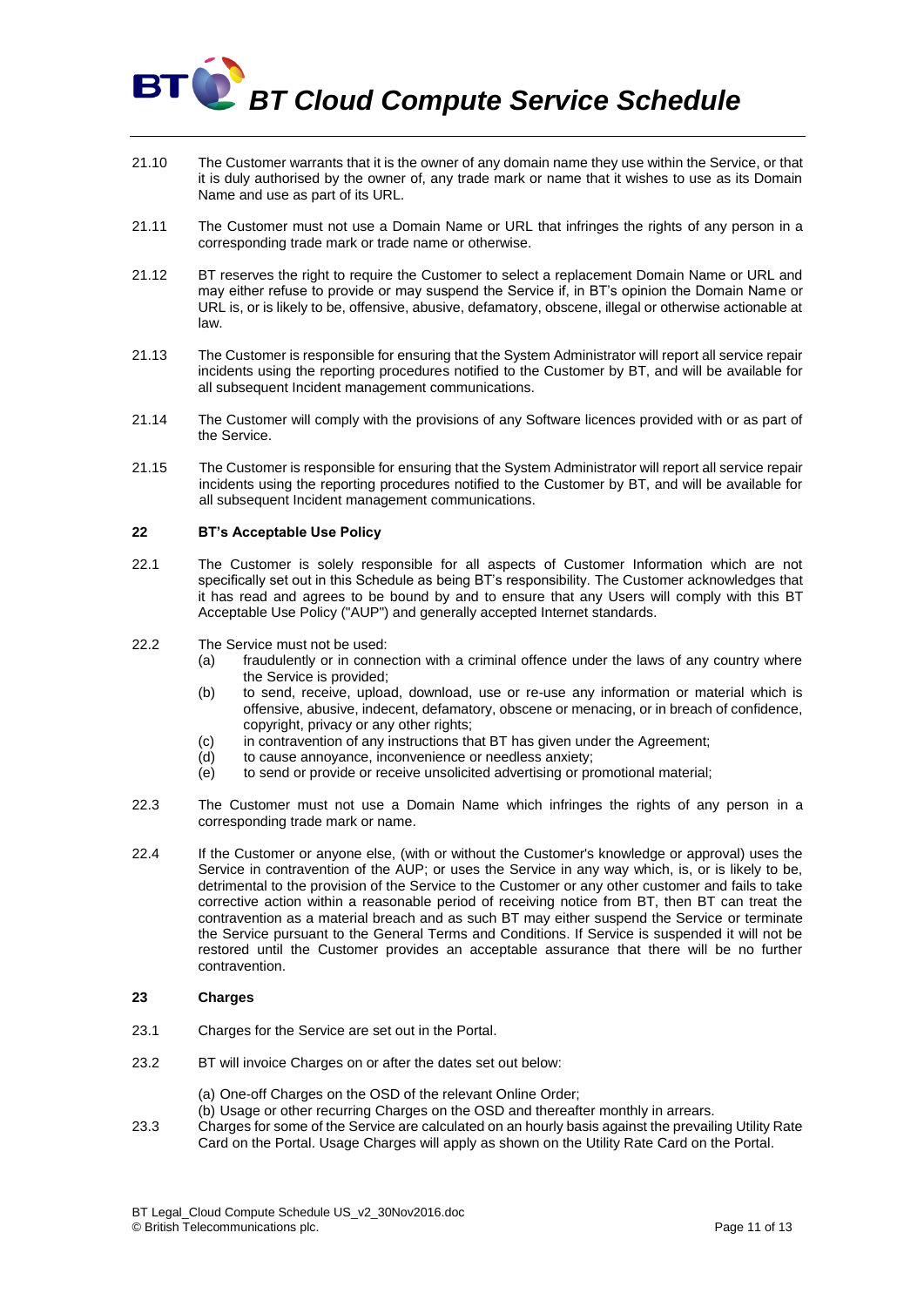- 23.4 The Customer may also purchase monthly allowances for example, CPU hours and /or RAM hours, paid for in advance, which are subtracted from the utility Charges. Any unused allowances will be carried forward to the next invoice. Terminating the monthly allowance will result in the loss of any accrued / residual allowances.
- 23.5 BT may invoice the Customer for Charges for investigating Customer reported Incidents where BT finds no Incident or that the Incident is outside the Service Management Boundary.
- 23.6 BT may at any time review the Charges for the Service and will provide the Customer with 30 days' prior written notice of any such change in Charges. If the Customer objects to the change in Charges it may exercise its termination rights under Claus[e 24](#page-11-1) of this Schedule.
- 23.7 Notwithstanding any other provision in the Agreement, BT may delay or bring forward the sending of invoices to coincide with billing cycles from time to time. The Customer acknowledges that the first and last invoice in relation to a particular Service may include Charges due for more or less than one complete billing cycle according to when such Service is connected and/or terminated.

#### <span id="page-11-1"></span>**24 Termination of Service**

**BT** 

- 24.1 The following clause will replace and supersede Clause 12.1 of the General Terms and Conditions.
- 24.2 The Customer may terminate Elements from the Service or the entire Service via the Portal at any time, provided that the Customer agrees:
	- (a) to pay any outstanding Charges or interest properly due and payable for each Element up to the date of termination; and
	- (b) that there will be no refund of Charges which have been paid in advance.
- 24.3 BT may terminate this Agreement or the Service at any time by giving at least 90 days' notice to the Customer.

#### <span id="page-11-2"></span>**25 Suspension of Service**

- 25.1 BT may suspend Service(s) or terminate this Agreement immediately on notice to the Customer where the Customer is in material breach of this Agreement and if the breach is capable of remedy, fails to remedy the breach within a reasonable time of being requested by BT to do so.
- 25.2 Where a Service is suspended because the Customer is in material breach of this Agreement, the Customer must pay the Charges for that Service until this Agreement is terminated.

#### <span id="page-11-0"></span>**26 Service Level**

- 26.1 BT aims to provide the Service within an availability target of 99.95%. For the avoidance of doubt the Portal is not included within this availability target.
- 26.2 If BT fails to meet the availability target of 99.95% then the Charges for the affected Service will be credited as follows:

| <b>Availability Target</b>                            | <b>Credit</b> |       |
|-------------------------------------------------------|---------------|-------|
| For every reported instance Incident that BT is below |               | dav's |
| target                                                | recurring     |       |
|                                                       | Charge        |       |

- 26.3 The credit will be applied to the monthly Charge for the Service. The credit per reported instance that BT is below target will be capped at a maximum of one Month's Charges.
- 26.4 Service Credits are the Customer's sole right and remedy if BT does not meet the Service Level. Any failure by BT to meet the Service Level specified in this Clause [26](#page-11-0) shall not be considered a material breach of the Agreement.
- 26.5 The parties acknowledge that each Service Credit is a genuine pre-estimate of the loss likely to be suffered by the Customer and not a penalty.